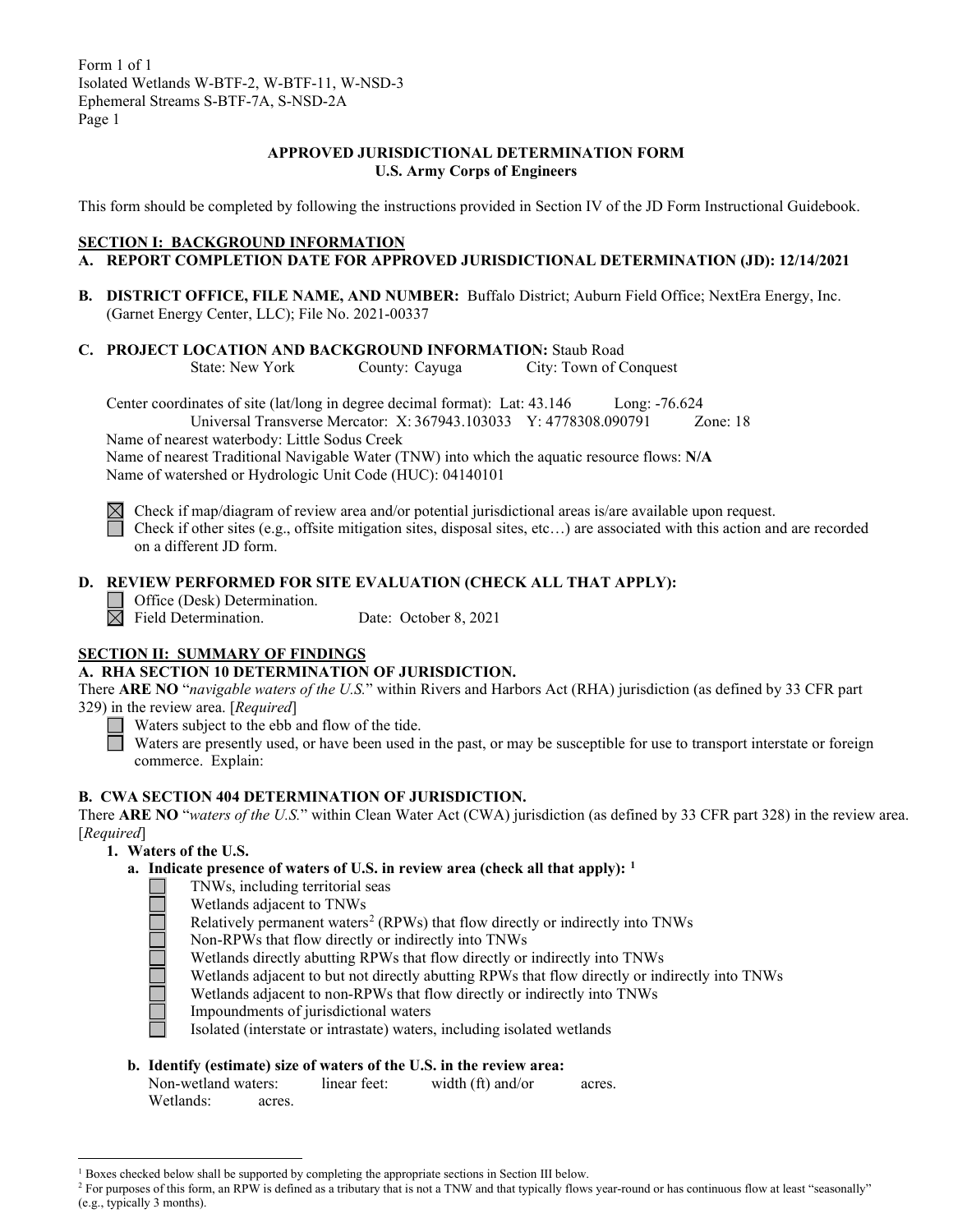**c. Limits (boundaries) of jurisdiction** based on: **Pick List**

Elevation of established OHWM (if known):

## **2. Non-regulated waters/wetlands (check if applicable):[3](#page-1-0)**

 $\boxtimes$  Potentially jurisdictional waters and/or wetlands were assessed within the review area and determined to be not jurisdictional.

## Wetlands:

W-BTF-2 PEM 0.07 acre Sheet 6

This wetland established in a small depressional area within an active agricultural field and the wetland footprint can readily be seen on Google Earth and HistoricAerial.com photos.

### W-BTF-11 PFO 4.07 acres Sheet 6

This wetland is surrounded by agricultural fields and has a man-made channel identified as S-BTF-7A (see below) that directs drainage from the wetland south.

W-NSD-3 PFO 0.13 acre Sheet 12

W-NSD-3 established in a small depressional area at the juncture of a farm road that connects agricultural fields and toe of a steep slope to the east.

Explain: The USACE site visits on May 11 and October 15, 2021 found all three wetlands to be isolated, intrastate wetlands which have no interstate or foreign commerce nexus.

#### Streams:

S-BTF-7A Isolated/Ephemeral 1220 linear feet Sheet 6

S-BTF-7A is a shallow, discrete feature approximately 1-3 feet wide that originates within PFO Wetland W-BTF-11 (see above). The feature lacks a pronounced bed/bank within the wetland and continues south along the active agricultural field boundary for approximately 500 feet where it becomes a ditched channel with distinct bed/bank in some areas and ends at the farm road.

Explain: The USACE site visits on May 11 and October 15, 2021 confirmed that the channel between the wetland and the farm road crossing does exhibit bed and bank in some areas but lacks relatively permanent flow and does not have any connectivity to downstream waters. Further, this feature does not meet federal wetland criteria.

S-NSD-2A Isolated/Ephemeral 117 linear feet Sheet 12

S-NSD-2A is a shallow, discrete feature approximately 1-3 feet wide that originates from Wetland W-NSD-3 (see above) and dissipates overland.

Explain: The USACE site visits on May 11 and October 15, 2021 confirmed that the stream exhibits marginal bed/bank, lacks relatively permanent flow, and does not have any connectivity to downstream waters. Further, this feature does not meet federal wetland criteria.

# **SECTION III: CWA ANALYSIS**

## **A. TNWs AND WETLANDS ADJACENT TO TNWs**

**The agencies will assert jurisdiction over TNWs and wetlands adjacent to TNWs. If the aquatic resource is a TNW, complete Section III.A.1 and Section III.D.1. only; if the aquatic resource is a wetland adjacent to a TNW, complete Sections III.A.1 and 2 and Section III.D.1.; otherwise, see Section III.B below**.

**1. TNW** 

Identify TNW: Summarize rationale supporting determination:

<span id="page-1-0"></span><sup>&</sup>lt;sup>3</sup> Supporting documentation is presented in Section III.F.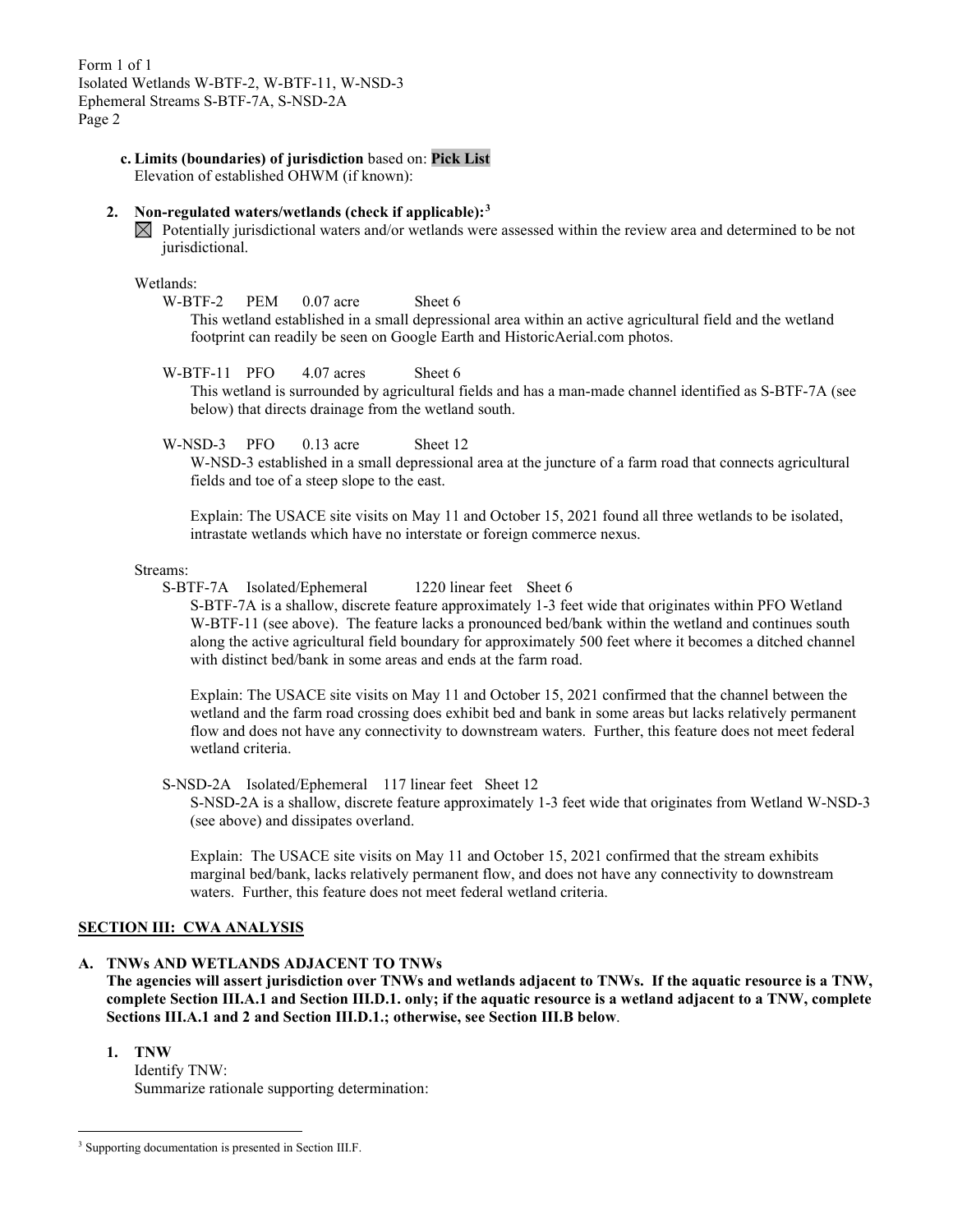### **2. Wetland adjacent to TNW**

Summarize rationale supporting conclusion that wetland is "adjacent":

**B. CHARACTERISTICS OF TRIBUTARY (THAT IS NOT A TNW) AND ITS ADJACENT WETLANDS (IF ANY): This section summarizes information regarding characteristics of the tributary and its adjacent wetlands, if any, and it helps determine whether or not the standards for jurisdiction established under** *Rapanos* **have been met.** 

**The agencies will assert jurisdiction over non-navigable tributaries of TNWs where the tributaries are "relatively permanent waters" (RPWs), i.e. tributaries that typically flow year-round or have continuous flow at least seasonally (e.g., typically 3 months). A wetland that directly abuts an RPW is also jurisdictional. If the aquatic resource is not a TNW, but has year-round (perennial) flow, skip to Section III.D.2. If the aquatic resource is a wetland directly abutting a tributary with perennial flow, skip to Section III.D.4.** 

**A wetland that is adjacent to but that does not directly abut an RPW requires a significant nexus evaluation. Corps districts and EPA regions will include in the record any available information that documents the existence of a significant nexus between a relatively permanent tributary that is not perennial (and its adjacent wetlands if any) and a traditional navigable water, even though a significant nexus finding is not required as a matter of law.**

**If the waterbody[4](#page-2-0) is not an RPW, or a wetland directly abutting an RPW, a JD will require additional data to determine if the waterbody has a significant nexus with a TNW. If the tributary has adjacent wetlands, the significant nexus evaluation must consider the tributary in combination with all of its adjacent wetlands. This significant nexus evaluation that combines, for analytical purposes, the tributary and all of its adjacent wetlands is used whether the review area identified in the JD request is the tributary, or its adjacent wetlands, or both. If the JD covers a tributary with adjacent wetlands, complete Section III.B.1 for the tributary, Section III.B.2 for any onsite wetlands, and Section III.B.3 for all wetlands adjacent to that tributary, both onsite and offsite. The determination whether a significant nexus exists is determined in Section III.C below.**

**1. Characteristics of non-TNWs that flow directly or indirectly into TNW**

#### **(i) General Area Conditions:**

Watershed size: **Pick List** Drainage area: **Pick List** Average annual rainfall: inches

#### **(ii) Physical Characteristics:**

(a) Relationship with TNW:

Tributary flows directly into TNW. Tributary flows through **Pick List** tributaries before entering TNW Project waters are **Pick List** river miles from TNW Project waters are **Pick List** river miles from RPW Project waters are **Pick List** aerial (straight) miles from TNW Project waters are **Pick List** aerial (straight) miles from RPW Project waters cross or serve as state boundaries. Explain: Identify flow route to TNW<sup>[5](#page-2-1)</sup>: Tributary stream order, if known:

(b) General Tributary Characteristics (check all that apply):

**Tributary** is: Natural

Artificial (man-made). Explain:

Manipulated (man-altered). Explain:

<span id="page-2-0"></span><sup>4</sup> Note that the Instructional Guidebook contains additional information regarding swales, ditches, washes, and erosional features generally and in the arid West.

<span id="page-2-1"></span><sup>5</sup> Flow route can be described by identifying, e.g., tributary a, which flows through the review area, to flow into tributary b, which then flows into TNW.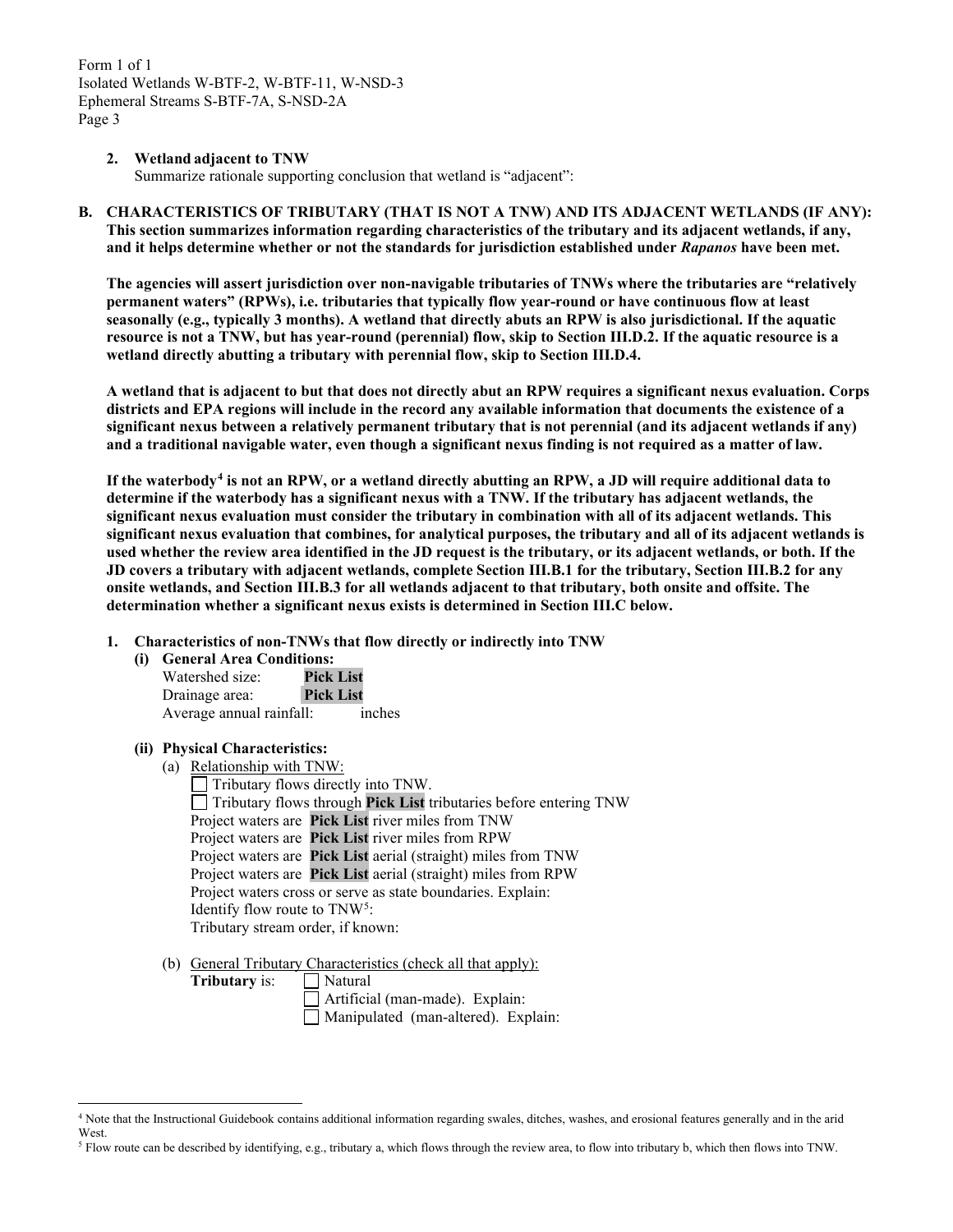|                             | Tributary properties with respect to top of bank (estimate):                                                                                                                                                                                                                                                                                                                         |                                                                                                                                         |                                                                            |
|-----------------------------|--------------------------------------------------------------------------------------------------------------------------------------------------------------------------------------------------------------------------------------------------------------------------------------------------------------------------------------------------------------------------------------|-----------------------------------------------------------------------------------------------------------------------------------------|----------------------------------------------------------------------------|
| Average width:              | feet                                                                                                                                                                                                                                                                                                                                                                                 |                                                                                                                                         |                                                                            |
| Average depth:              | feet                                                                                                                                                                                                                                                                                                                                                                                 |                                                                                                                                         |                                                                            |
|                             | Average side slopes: Pick List                                                                                                                                                                                                                                                                                                                                                       |                                                                                                                                         |                                                                            |
| Silts<br>Cobbles<br>Bedrock | Primary tributary substrate composition (check all that apply):<br>Sands<br>Gravel<br>Vegetation. Type/% cover:<br>Other. Explain:<br>Tributary condition/stability [e.g., highly eroding, sloughing banks]. Explain:<br>Presence of run/riffle/pool complexes. Explain:<br>Tributary geometry: Pick List<br>Tributary gradient (approximate average slope):                         | Concrete<br>Muck<br>$\frac{0}{0}$                                                                                                       |                                                                            |
| $(c)$ Flow:                 | Tributary provides for: Pick List<br>Estimate average number of flow events in review area/year: Pick List<br>Describe flow regime:<br>Other information on duration and volume:<br>Surface flow is: Pick List. Characteristics:<br>Subsurface flow: Pick List. Explain findings:<br>$\Box$ Dye (or other) test performed:<br>Tributary has (check all that apply):<br>Bed and banks |                                                                                                                                         |                                                                            |
|                             | OHWM <sup>6</sup> (check all indicators that apply):<br>clear, natural line impressed on the bank<br>changes in the character of soil<br>shelving<br>vegetation matted down, bent, or absent<br>leaf litter disturbed or washed away<br>multiple observed or predicted flow events<br>abrupt change in plant community<br>other (list):<br>Discontinuous OHWM. <sup>7</sup> Explain: | the presence of wrack line<br>sediment sorting<br>scour<br>sediment deposition<br>water staining                                        | the presence of litter and debris<br>destruction of terrestrial vegetation |
|                             | If factors other than the OHWM were used to determine lateral extent of CWA jurisdiction (check all that apply):<br>High Tide Line indicated by:<br>oil or scum line along shore objects<br>fine shell or debris deposits (foreshore)<br>physical markings/characteristics<br>tidal gauges<br>other (list):                                                                          | Mean High Water Mark indicated by:<br>survey to available datum;<br>physical markings;<br>vegetation lines/changes in vegetation types. |                                                                            |

**(iii) Chemical Characteristics:**

Characterize tributary (e.g., water color is clear, discolored, oily film; water quality; general watershed characteristics, etc.). Explain:

Identify specific pollutants, if known:

<span id="page-3-1"></span><span id="page-3-0"></span><sup>6</sup> A natural or man-made discontinuity in the OHWM does not necessarily sever jurisdiction (e.g., where the stream temporarily flows underground, or where the OHWM has been removed by development or agricultural practices). Where there is a break in the OHWM that is unrelated to the waterbody's flow regime (e.g., flow over a rock outcrop or through a culvert), the agencies will look for indicators of flow above and below the break. 7 Ibid.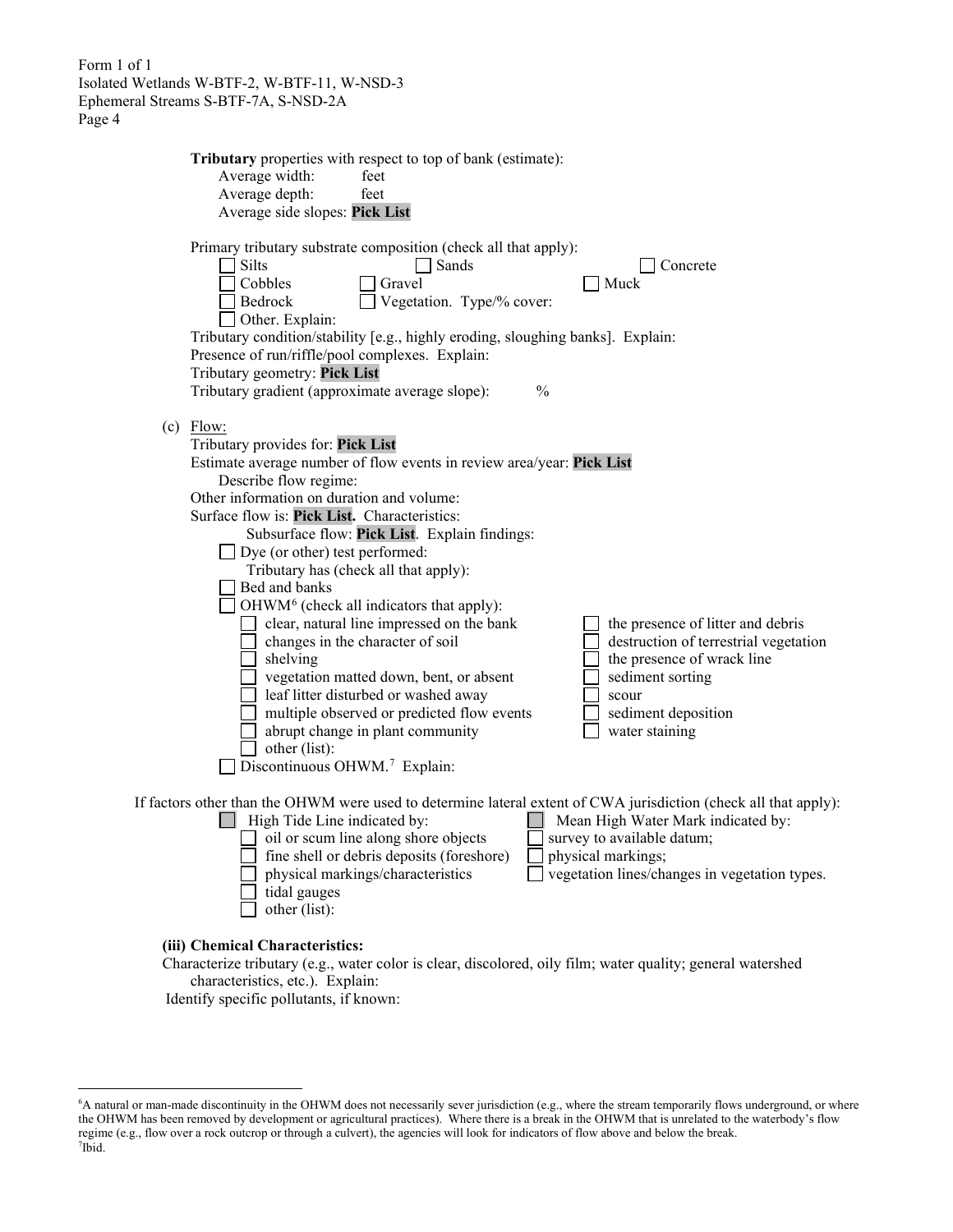#### **(iv) Biological Characteristics. Channel supports (check all that apply):**

- Riparian corridor. Characteristics (type, average width):
- Wetland fringe. Characteristics:
- $\Box$  Habitat for:
	- Federally Listed species. Explain findings:
	- Fish/spawn areas. Explain findings:
	- Other environmentally-sensitive species. Explain findings:
	- Aquatic/wildlife diversity. Explain findings:

## **2. Characteristics of wetlands adjacent to non-TNW that flow directly or indirectly into TNW (i) Physical Characteristics:**

- (a) General Wetland Characteristics:
	- Properties:

Wetland size: acres

Wetland type. Explain:

Wetland quality. Explain:

Project wetlands cross or serve as state boundaries. Explain:

(b) General Flow Relationship with Non-TNW:

Flow is: **Pick List**. Explain: Surface flow is**: Pick List**  Characteristics: Subsurface flow: **Pick List**. Explain findings: Dye (or other) test performed:

- (c) Wetland Adjacency Determination with Non-TNW:
	- Directly abutting
	- Not directly abutting
		- Discrete wetland hydrologic connection. Explain:
		- Ecological connection. Explain:
		- $\Box$  Separated by berm/barrier. Explain:
- (d) Proximity (Relationship) to TNW

Project wetlands are **Pick List** river miles from TNW. Project waters are **Pick List** aerial (straight) miles from TNW. Flow is from: **Pick List.** Estimate approximate location of wetland as within the **Pick List** floodplain.

### **(ii) Chemical Characteristics:**

Characterize wetland system (e.g., water color is clear, brown, oil film on surface; water quality; general watershed characteristics; etc.). Explain:

Identify specific pollutants, if known:

### **(iii)Biological Characteristics. Wetland supports (check all that apply):**

- Riparian buffer. Characteristics (type, average width):
- Vegetation type/percent cover. Explain:
- $\Box$  Habitat for:

Federally Listed species. Explain findings:

- Fish/spawn areas. Explain findings:
- Other environmentally-sensitive species. Explain findings:
- Aquatic/wildlife diversity. Explain findings:

## **3. Characteristics of all wetlands adjacent to the tributary (if any)**

All wetland(s) being considered in the cumulative analysis: **Pick List** Approximately ( ) acres in total are being considered in the cumulative analysis. For each wetland, specify the following: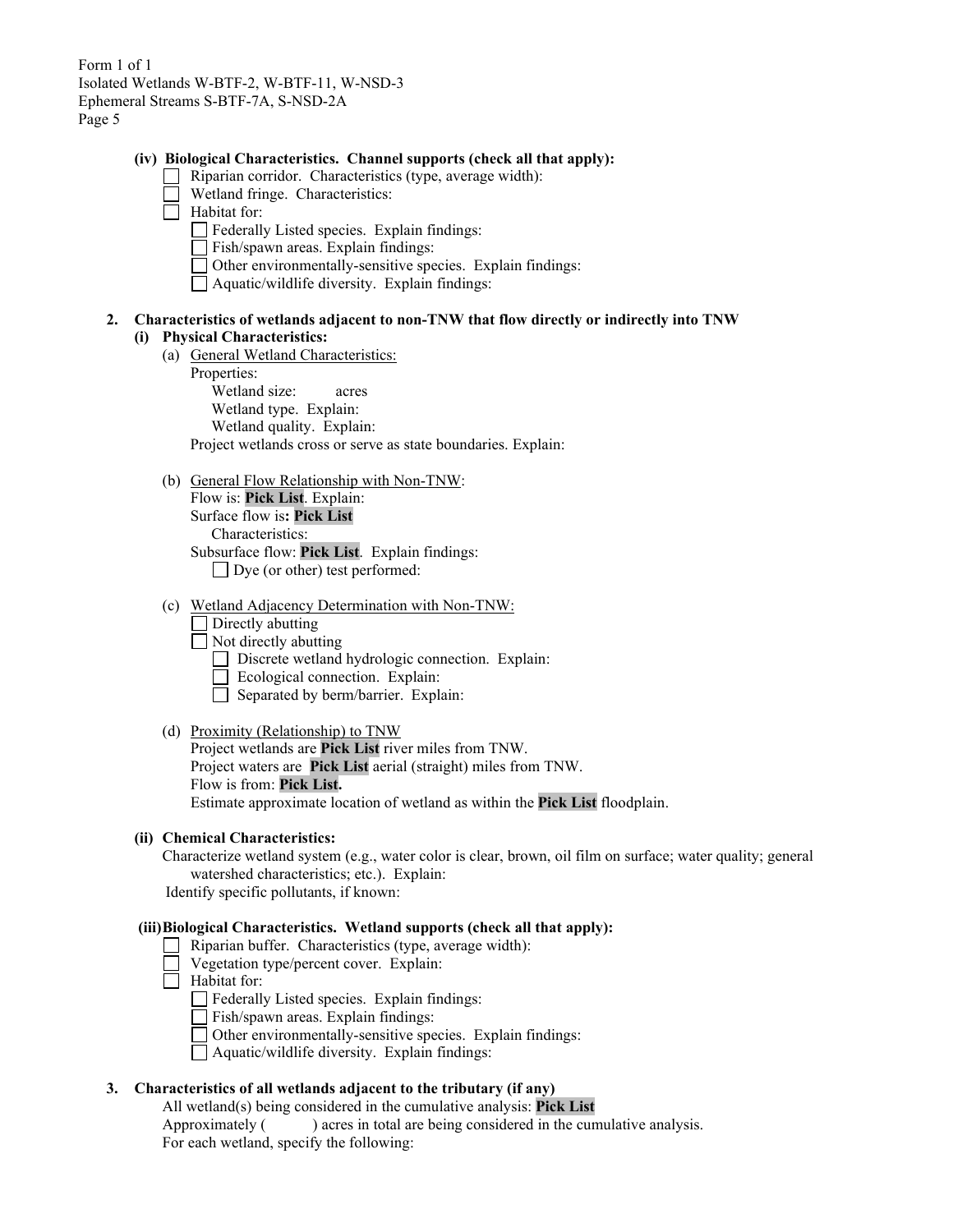> Directly abuts? (Y/N) Size (in acres) Directly abuts? (Y/N) Size (in acres) Summarize overall biological, chemical and physical functions being performed:

### **C. SIGNIFICANT NEXUS DETERMINATION**

**A significant nexus analysis will assess the flow characteristics and functions of the tributary itself and the functions performed by any wetlands adjacent to the tributary to determine if they significantly affect the chemical, physical, and biological integrity of a TNW. For each of the following situations, a significant nexus exists if the tributary, in combination with all of its adjacent wetlands, has more than a speculative or insubstantial effect on the chemical, physical and/or biological integrity of a TNW. Considerations when evaluating significant nexus include, but are not limited to the volume, duration, and frequency of the flow of water in the tributary and its proximity to a TNW, and the functions performed by the tributary and all its adjacent wetlands. It is not appropriate to determine significant nexus based solely on any specific threshold of distance (e.g. between a tributary and its adjacent wetland or between a tributary and the TNW). Similarly, the fact an adjacent wetland lies within or outside of a floodplain is not solely determinative of significant nexus.** 

**Draw connections between the features documented and the effects on the TNW, as identified in the** *Rapanos* **Guidance and discussed in the Instructional Guidebook. Factors to consider include, for example:**

- Does the tributary, in combination with its adjacent wetlands (if any), have the capacity to carry pollutants or flood waters to TNWs, or to reduce the amount of pollutants or flood waters reaching a TNW?
- Does the tributary, in combination with its adjacent wetlands (if any), provide habitat and lifecycle support functions for fish and other species, such as feeding, nesting, spawning, or rearing young for species that are present in the TNW?
- Does the tributary, in combination with its adjacent wetlands (if any), have the capacity to transfer nutrients and organic carbon that support downstream foodwebs?
- Does the tributary, in combination with its adjacent wetlands (if any), have other relationships to the physical, chemical, or biological integrity of the TNW?

### **Note: the above list of considerations is not inclusive and other functions observed or known to occur should be documented below:**

- **1. Significant nexus findings for non-RPW that has no adjacent wetlands and flows directly or indirectly into TNWs.** Explain findings of presence or absence of significant nexus below, based on the tributary itself, then go to Section III.D:
- **2. Significant nexus findings for non-RPW and its adjacent wetlands, where the non-RPW flows directly or indirectly into TNWs.** Explain findings of presence or absence of significant nexus below, based on the tributary in combination with all of its adjacent wetlands, then go to Section III.D:
- **3. Significant nexus findings for wetlands adjacent to an RPW but that do not directly abut the RPW.** Explain findings of presence or absence of significant nexus below, based on the tributary in combination with all of its adjacent wetlands, then go to Section III.D:

# **D. DETERMINATIONS OF JURISDICTIONAL FINDINGS. THE SUBJECT WATERS/WETLANDS ARE (CHECK ALL THAT APPLY):**

- **1. INWs and Adjacent Wetlands.** Check all that apply and provide size estimates in review area:<br> **1. TNWs:** linear feet width (ft), Or, acres.  $linear feet \t width (ft), Or, \t acres.$ Wetlands adjacent to TNWs: acres.
- **2. RPWs that flow directly or indirectly into TNWs.**
	- Tributaries of TNWs where tributaries typically flow year-round are jurisdictional. Provide data and rationale indicating that tributary is perennial: .
	- Tributaries of TNW where tributaries have continuous flow "seasonally" (e.g., typically three months each year) are jurisdictional. Data supporting this conclusion is provided at Section III.B. Provide rationale indicating that tributary flows seasonally: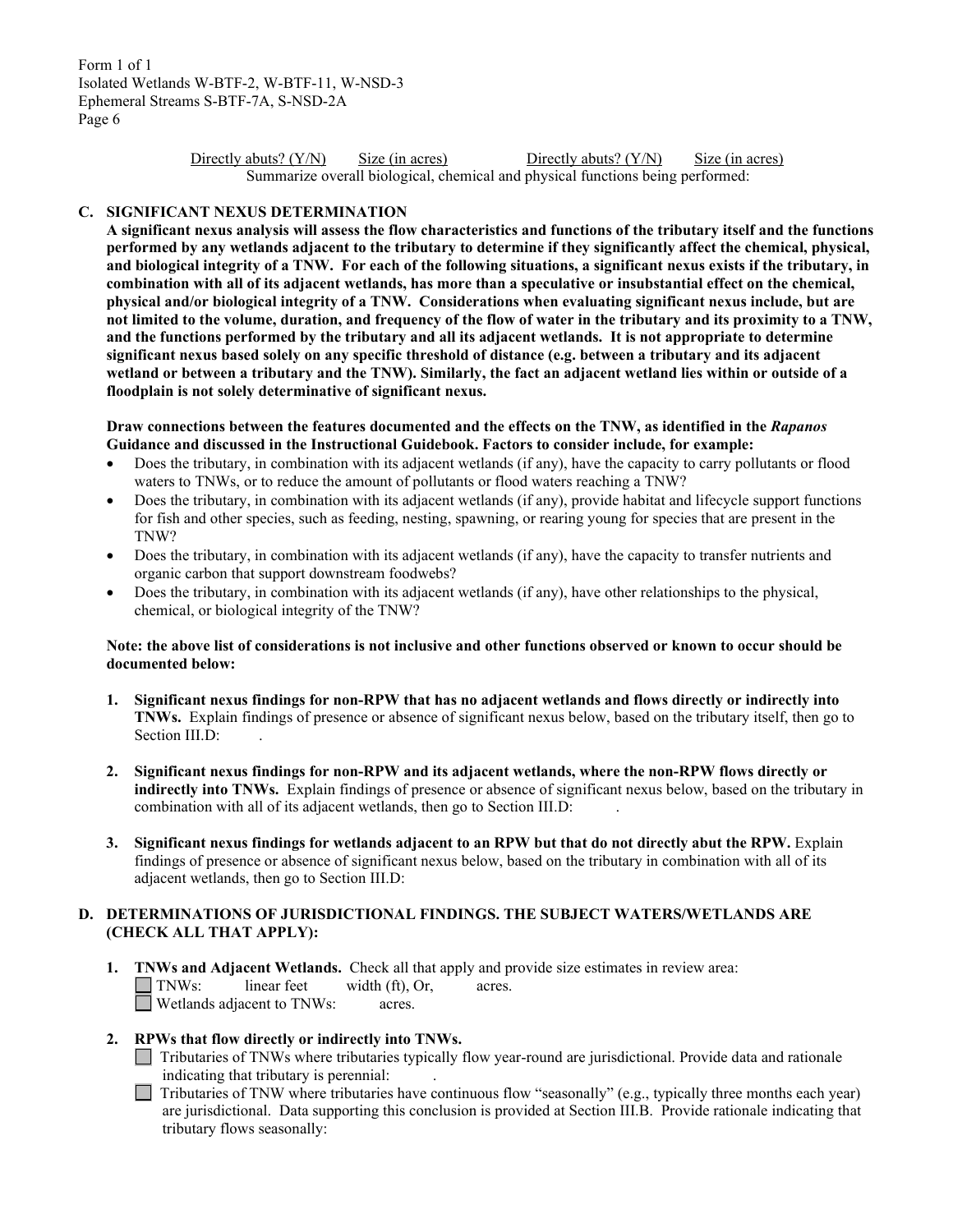Provide estimates for jurisdictional waters in the review area (check all that apply):

Tributary waters: linear feet width (ft).

Other non-wetland waters: acres.

Identify type(s) of waters:

# **3. Non-RPWs[8](#page-6-0) that flow directly or indirectly into TNWs.**

Waterbody that is not a TNW or an RPW, but flows directly or indirectly into a TNW, and it has a significant nexus with a TNW is jurisdictional. Data supporting this conclusion is provided at Section III.C.

Provide estimates for jurisdictional waters within the review area (check all that apply):

- Tributary waters: linear feet width (ft).
	- Other non-wetland waters: acres.

Identify type(s) of waters:

## **4. Wetlands directly abutting an RPW that flow directly or indirectly into TNWs.**

Wetlands directly abut RPW and thus are jurisdictional as adjacent wetlands.

Wetlands directly abutting an RPW where tributaries typically flow year-round. Provide data and rationale indicating that tributary is perennial in Section III.D.2, above. Provide rationale indicating that wetland is directly abutting an RPW:

 $\Box$ Wetlands directly abutting an RPW where tributaries typically flow "seasonally." Provide data indicating that tributary is seasonal in Section III.B and rationale in Section III.D.2, above. Provide rationale indicating that wetland is directly abutting an RPW:

Provide acreage estimates for jurisdictional wetlands in the review area: acres.

## **5. Wetlands adjacent to but not directly abutting an RPW that flow directly or indirectly into TNWs.**

 $\Box$  Wetlands that do not directly abut an RPW, but when considered in combination with the tributary to which they are adjacent and with similarly situated adjacent wetlands, have a significant nexus with a TNW are jurisidictional. Data supporting this conclusion is provided at Section III.C.

Provide acreage estimates for jurisdictional wetlands in the review area: acres.

## **6. Wetlands adjacent to non-RPWs that flow directly or indirectly into TNWs.**

Wetlands adjacent to such waters, and have when considered in combination with the tributary to which they are adjacent and with similarly situated adjacent wetlands, have a significant nexus with a TNW are jurisdictional. Data supporting this conclusion is provided at Section III.C.

Provide estimates for jurisdictional wetlands in the review area: acres.

## **7. Impoundments of jurisdictional waters. [9](#page-6-1)**

As a general rule, the impoundment of a jurisdictional tributary remains jurisdictional.

Demonstrate that impoundment was created from "waters of the U.S.," or

Demonstrate that water meets the criteria for one of the categories presented above (1-6), or

Demonstrate that water is isolated with a nexus to commerce (see E below).

### **E. ISOLATED [INTERSTATE OR INTRA-STATE] WATERS, INCLUDING ISOLATED WETLANDS, THE USE, DEGRADATION OR DESTRUCTION OF WHICH COULD AFFECT INTERSTATE COMMERCE, INCLUDING ANY SUCH WATERS (CHECK ALL THAT APPLY):[10](#page-6-2)**

which are or could be used by interstate or foreign travelers for recreational or other purposes.

from which fish or shellfish are or could be taken and sold in interstate or foreign commerce.

which are or could be used for industrial purposes by industries in interstate commerce.

Interstate isolated waters.Explain:

## **Identify water body and summarize rationale supporting determination:** .

Provide estimates for jurisdictional waters in the review area (check all that apply):

<span id="page-6-0"></span><sup>&</sup>lt;sup>8</sup>See Footnote #3.

<span id="page-6-1"></span> $9$  To complete the analysis refer to the key in Section III.D.6 of the Instructional Guidebook.

<span id="page-6-2"></span>**<sup>10</sup> Prior to asserting or declining CWA jurisdiction based solely on this category, Corps Districts will elevate the action to Corps and EPA HQ for review consistent with the process described in the Corps/EPA** *Memorandum Regarding CWA Act Jurisdiction Following Rapanos.*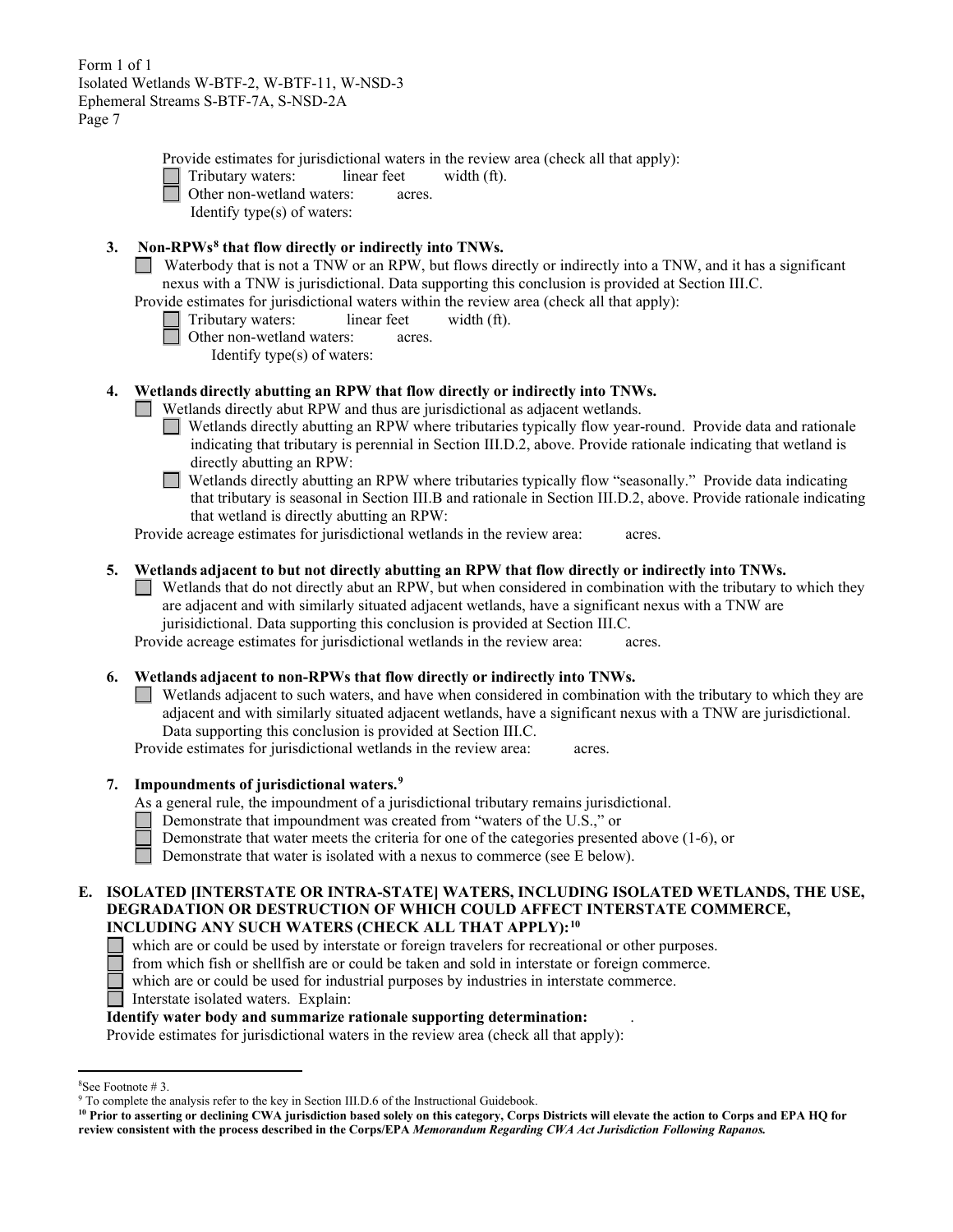| Tributary waters:         | linear feet | width (ft). |
|---------------------------|-------------|-------------|
| Other non-wetland waters: | acres.      |             |

- Identify type(s) of waters:
- **Netlands:** acres.

# **F. NON-JURISDICTIONAL WATERS, INCLUDING WETLANDS (CHECK ALL THAT APPLY):**

If potential wetlands were assessed within the review area, these areas did not meet the criteria in the 1987 Corps of Engineers Wetland Delineation Manual and/or appropriate Regional Supplements.

 $\boxtimes$  Review area included isolated waters with no substantial nexus to interstate (or foreign) commerce. **Prior to the Jan 2001 Supreme Court decision in "***SWANCC***," the review area would have been regulated based solely on the "Migratory Bird Rule" (MBR).** 

Waters do not meet the "Significant Nexus" standard, where such a finding is required for jurisdiction. Explain:  $\boxtimes$  Other: (explain, if not covered above):

## Wetlands:

PEM W-BTF-2 (Sheet 6) established in a small depressional area within an active agricultural field and the wetland footprint can readily be seen on various Google Earth and HistoricAerial.com photos.

According to the on-line Web Soil Survey, the wetland occurs in Hilton loam, 3 to 8 percent slopes which has a hydric rating of 0.

Using the Google Earth measuring tool, the distance from the wetland to the nearest tributary is approximately 2300 feet southwest; with undulating topography, agriculture fields, and forested woodlots impeding connectivity.

Explain: The USACE site visits on May 11 and October 15, 2021 found this to be an isolated, intrastate wetland which has no interstate or foreign commerce nexus and does not meet the wetland adjacency criteria. Further, due to topography and distance to the nearest tributary, the presence of a shallow subsurface flow connection for the wetland is very unlikely.

PFO W-BTF-11 (Sheet 6) is a remnant woodlot surrounded by agricultural fields. An ephemeral channel originates within the wetland (see S-BTF-7A below) which directs drainage south but lacks connectivity to downstream waters.

The wetland is mapped on the NWI, and according to the on-line Web Soil Survey, occurs in Minoa fine sandy loam which has a hydric rating of 10.

Using the Google Earth measuring tool, the distance from the wetland to the nearest tributary (S-BTF-B) is approximately 1500 feet directly south with elevated topography, agriculture fields, and farm road impeding connectivity.

Explain: The USACE site visits on May 11 and October 15, 2021 found this to be an isolated, intrastate wetland which has no interstate or foreign commerce nexus that does not meet the wetland adjacency criteria. Further, due to topography and distance to the nearest tributary, the presence of a shallow subsurface flow connection for the wetland is very unlikely.

PFO W-NSD-3 (Sheet 12) established in a small depressional area at the juncture of a farm road that connects agricultural fields and toe of a steep ridge to the east. Hydrologic input appears to be precipitation and overland flow down the ridge slope. A shallow/ephemeral stream (S-NSD-2A below) carries wetland drainage to the north but becomes indistinct and dissipates overland.

The wetland is not depicted on historic aerial, topographic or NWI maps. According to the on-line Web Soil Survey, the wetland occurs in Appleton and Lyons soils, 0 to 3 percent slopes which has a hydric rating of 53.

Using the USACE ORM measuring tool, the distance from the wetland to the nearest conveyance is approximately 50 feet (S-NSD-2B) which channels flow to a large off-site wetland complex discharging to an unnamed tributary to Little Sodus Creek.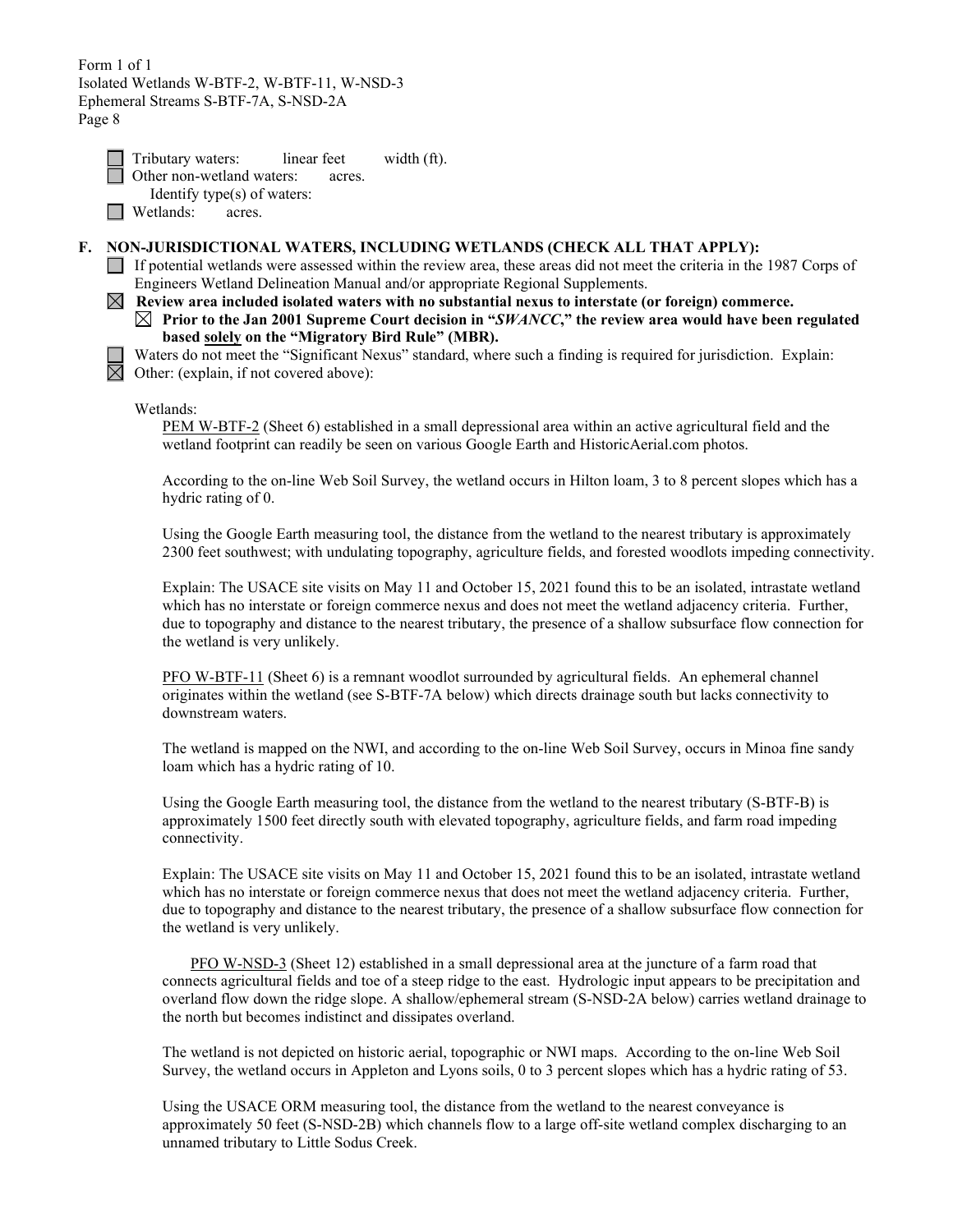Explain: The USACE site visits on May 11 and October 15, 2021 found this to be an isolated, intrastate wetland which has no interstate or foreign commerce nexus that does not meet the wetland adjacency criteria. Further, due to topography and distance to the nearest conveyance, the presence of a shallow subsurface flow connection for the wetland is very unlikely.

Provide acreage estimates for non-jurisdictional waters in the review area, where the sole potential basis of jurisdiction is the MBR factors (i.e., presence of migratory birds, presence of endangered species, use of water for irrigated agriculture), using best professional judgment (check all that apply):

 $\boxtimes$  Non-wetland waters (i.e., rivers, streams):

#### Streams:

S-BTF-7A Ephemeral 1220 linear feet Sheet 6

S-BTF-7A is a shallow, discrete feature approximately 1-3 feet wide that originates within PFO Wetland W-BTF-11. The feature lacks a pronounced bed/bank within the wetland and continues south along the active agricultural field boundary for approximately 500 feet where it becomes a ditched channel with distinct bed/bank in some areas. Connectivity of this channel to the southern portion of the channel is impeded by elevated topography for approximately 50-feet before the culverted crossing of the farm road that splits the channel. The elevated portion of the channel was overgrown with upland vegetation and there was no evidence of recent flow reaching the south side of the farm road via the culvert.

Note that the culvert was installed just under the road crossing with both the receiving and discharge ends several feet above the channel (i.e., not embedded). It is a simple farm road culvert that was not sized to the ordinary highwater mark, with the fill around the culvert blocking any through flow that may have occurred in the past. Further, as stated above, the northern portion of the ditch for about 50-feet upstream is approximately two-feet higher in elevation than the rest of the channel, impeding flow to the culvert. In summary, the culvert does not appear to provide connectivity between the north and south portions of the ditch.

According to the on-line Web Soil survey, the channel runs through patches of Collamer silt loam, 0 to 2 percent slopes with a hydric rating of 5 and Madalin silt loam, sand subsoil variant, 0 to 3 percent slopes with a hydric rating of 95.

Aerial photos depict the hedgerow adjacent to the agriculture field, but no channel is evident.

(Note that the channel south of the farm road identified as S-BTF-7B is processed separately under a preliminary jurisdictional determination document and is mentioned here only as a reference)

Explain: The USACE site visits on May 11 and October 15, 2021 confirm the entire northern portion of the channel between the wetland and the farm road crossing does exhibit bed/bank in areas but lacks relatively permanent flow and does not have connectivity to downstream waters. Further, this feature does not meet federal wetland criteria.

## S-NSD-2A Isolated/Ephemeral 117 linear feet Sheet 12

S-NSD-2A is a shallow, discrete feature approximately 1-3 feet wide that originates from Wetland W-NSD-3 and dissipates overland. (Note that discharge from an agricultural field drain tile discharges approximately 40-50 feet north into a man-made channel with intermittent flow directing the discharge south to a wetland complex. This feature is identified as S-NSD-2B and is processed separately under a preliminary jurisdictional determination document and is mentioned here only as a reference). There is no connectivity between S-NSD-2A and S-NSD-2B.

The stream is not depicted on historic aerial, topographic or NWI maps. According to the on-line Web Soil Survey, the feature occurs in Appleton and Lyons soils, 0 to 3 percent slopes which has a hydric rating of 53.

The USACE site visits on May 11 and October 15, 2021 confirm that the stream exhibits marginal bed/bank, lacks relatively permanent flow, and does not have connectivity to downstream waters. Further, this feature does not meet federal wetland criteria.